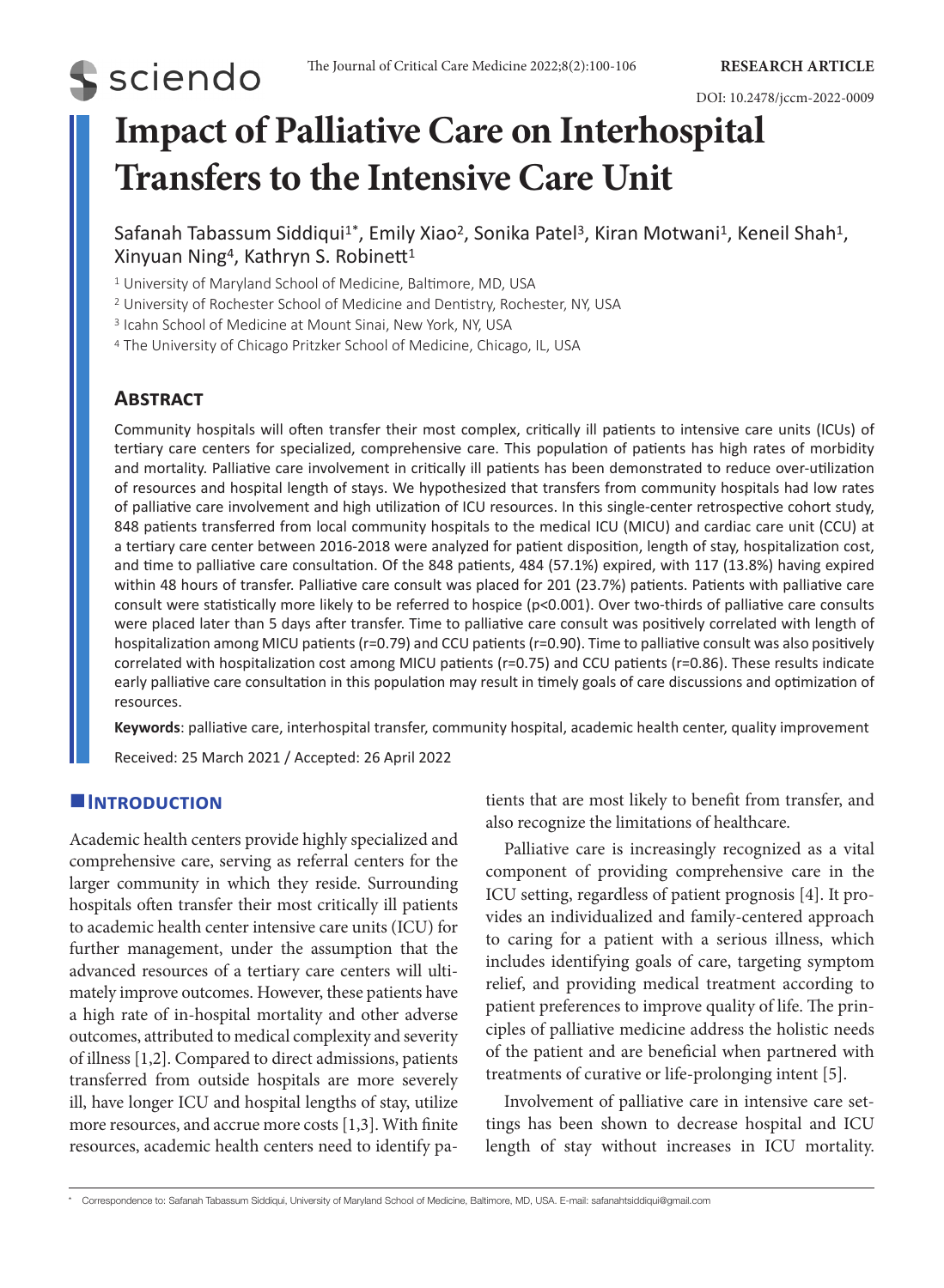These findings are attributed to earlier advanced care planning and a subsequent reduction in unwanted treatments in the ICU [4]. Palliative care involvement is also associated with improved quality and quantity of communication with family members, facilitating implementation of do-not-resuscitate orders, and timely withdrawal of life-sustaining treatments when no longer beneficial [6]. Early palliative care involvement is particularly associated with an increased rate of hospice referrals [7]; such measures reduce overutilization of resources [8,9]

While numerous studies show high rates of mortality and higher costs associated with critically ill patients after interhospital transfer, none we found have examined the impact of palliative care involvement in this cohort. The goals of this retrospective review are to (1) quantify outside hospital transfers to a single institution's medical intensive care unit (MICU) and cardiac critical care unit (CCU) that were eligible for hospice referral during hospitalization, (2) identify the rate and timing to palliative care consultation, (3) define the relationship of palliative care consultation with outcomes, disposition, and cost.

Transfers from a community hospital to an academic health center often occur under the presumption that a specialized or life-saving intervention will take place. Consequently, it is possible that expectations of advanced interventions or greater treatment opportunities act as barriers to approaching goals of care discussions and palliative care involvement. We hypothesized that patients transferred to the MICU and CCU of an academic health center have low rates of palliative care consultation, hospice discharges, and a high utilization of MICU and CCU resources.

### **MATERIALS AND METHODS**

This is a single-center, retrospective chart review of all patients transferred to the University of Maryland Medical Center (UMMC) MICU and CCU from outside hospitals between 2016 and 2018. Data extracted from the electronic medical record included 475 MICU patients and 373 CCU patients for the duration of their hospitalizations.

# **Setting**

Located in downtown Baltimore, UMMC is an academic tertiary care center with robust transplant programs, a high-volume cardiothoracic surgery program, an advanced interventional radiology department, a center of excellence in extracorporeal membrane oxygenation (ECMO), and a center of excellence in cancer treatment. Patients are accepted for transfer to UMMC when an intervention can be offered that is not available at the outside hospital. Palliative care is an interdisciplinary consultative service at UMMC encompassing physicians, nurses, pharmacists, and social workers. Patients at UMMC qualifying for hospice may be referred for home hospice or inpatient hospice at another institution.

#### **Demographics**

See Table 1.

#### **Measurements**

Primary data endpoints collected were length of stay, hospitalization cost, disposition (deceased, hospice, other discharge), presence of palliative care consultation, and time to palliative care consultation. Additional data included All Patients Refined Diagnosis Related Groups (APRDRG) severity, primary diagnosis by ICD code, insurance type, and transferring hospital. Determination of appropriate APRDRG classification is disease-specific and reliant upon the presence and burden of other co-morbid conditions. These cases are further stratified into severity of illness subclasses and risk of mortality subclasses in concordance with standardized methodology by 3M [10].

#### **Statistical Analysis**

Descriptive statistics were used to report in-hospital mortality rate, mortality rate during first 48 hours of hospitalization. Descriptive statistics were used to report length of stay and cost of hospitalization for all patients and for patients who died within 48 hours.

An independent t-test was conducted to compare mortality rate, percentage of hospice referrals, mean length of stay, and mean cost of hospitalization between patients with and without palliative care consultation. Pearson correlation coefficient was calculated to analyze relationship between time to palliative care consultation with length of hospitalization as well as palliative care consultation with length of stay.

# **Results**

Of the 848 patients, 484 (57.1%) died during hospitalization. Among those that died, 117 (13.8%) died within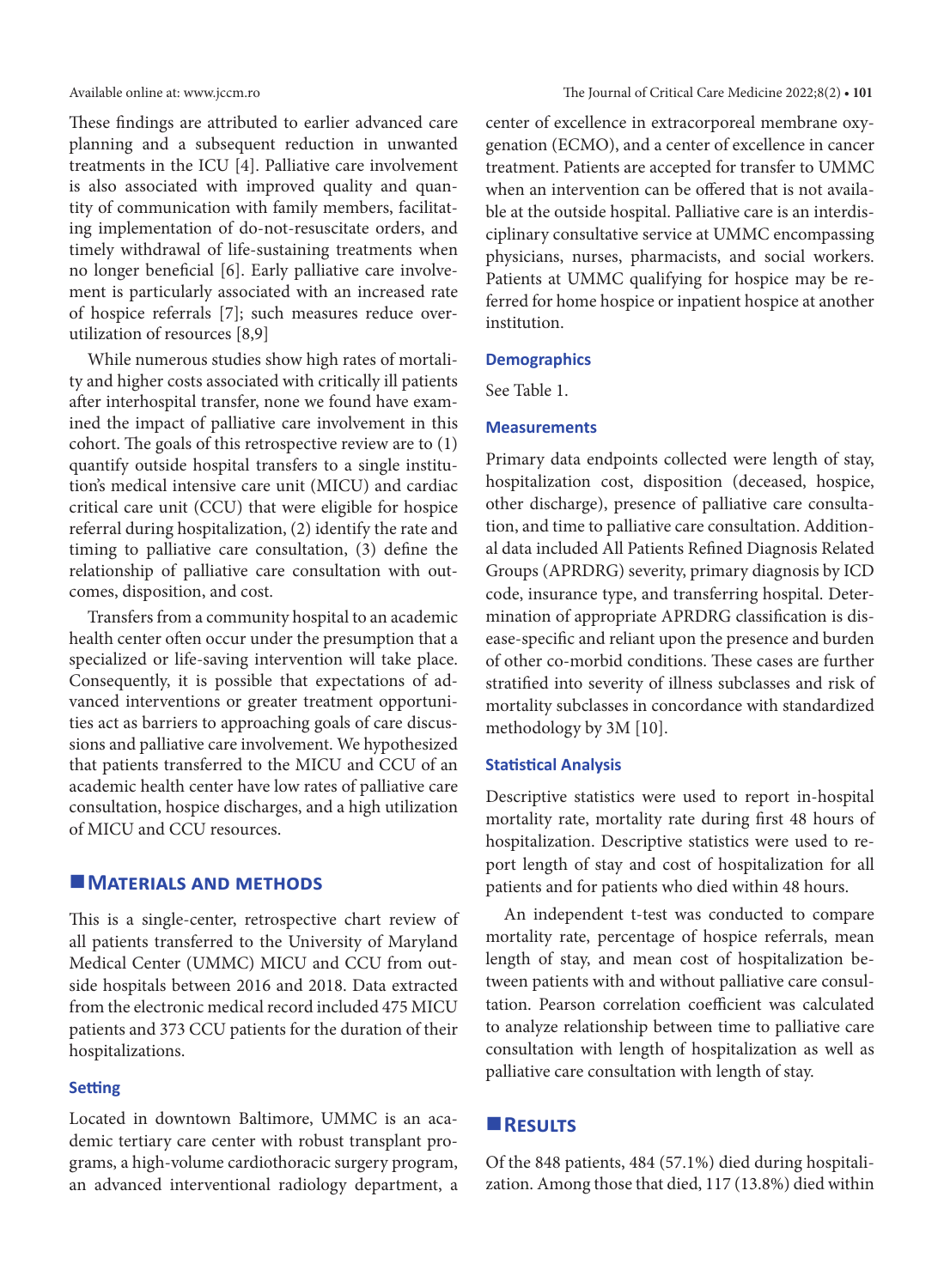#### **102 •** The Journal of Critical Care Medicine 2022;8(2) Available online at: www.jccm.ro

#### **Table 1. Patient Demographic Characteristics**

|                                        | <b>MICU</b>         |        | ccu         |        |
|----------------------------------------|---------------------|--------|-------------|--------|
| <b>Total Patients</b>                  | 475                 |        | 373         |        |
| Gender                                 |                     |        |             |        |
| Male                                   | 265                 | 55.79% | 233         | 62.47% |
| Female                                 | 210                 | 44.21% | 140         | 37.53% |
| Age                                    |                     |        |             |        |
| Range                                  | 19-87               |        | 19-93       |        |
| Mean                                   | 57.57               |        | 67.08       |        |
| Median                                 | 59                  |        | 69          |        |
| Mode                                   | 56                  |        | 66          |        |
| <b>Standard Deviation</b>              | 14.27               |        | 14.65       |        |
| Ethnicity                              |                     |        |             |        |
| American Indian                        | $\mathbf 1$         | 0.21%  | $\mathbf 1$ | 0.27%  |
| Asian                                  | 6                   | 1.26%  | 4           | 1.07%  |
| Black/African American                 | 157                 | 33.05% | 108         | 28.95% |
| White                                  | 265                 | 55.79% | 240         | 64.34% |
| Other/Unknown                          | 46                  | 9.68%  | 20          | 5.36%  |
| First Code Status on Record*           |                     |        |             |        |
| Full Code                              | 259                 | 54.53% | 219         | 58.71% |
| Do NOT Intubate, No CPR                | 52                  | 10.95% | 43          | 11.53% |
| Intubate, No CPR                       | 72                  | 15.16% | 17          | 4.56%  |
| Limited                                | 20                  | 4.21%  | 6           | 1.61%  |
| Palliative and Supportive Care, No CPR | 49                  | 10.32% | 9           | 2.41%  |
| None documented                        | 23                  | 4.84%  | 79          | 21.18% |
| APDRG Severity Index                   |                     |        |             |        |
| Extreme                                | 426                 | 89.68% | 233         | 62.47% |
| Major                                  | 39                  | 8.21%  | 75          | 20.11% |
| Moderate                               | $\mathsf{S}\xspace$ | 1.89%  | 49          | 13.14% |
| Minor                                  | $\mathbf 1$         | 0.21%  | 16          | 4.29%  |
| Mechanical Ventilation                 | 349                 | 73.47% | 144         | 38.60% |

\*Code status definitions: Full code – perform full scope of cardiopulmonary resuscitation including intubation. Limited – perform limited specific resuscitation procedures as communicated by patient or health care proxy and documented. Palliative and supportive care – comfort care only.

48 hours of transfer. The APRDRG severity index categorized 67.6% of patients as extreme and 13.4% as major. 74.9% of the patients within the extreme category and 16.7% in the major category died. 349 (73.4%) of MICU patients and 144 (38.6%) of CCU patients required mechanical ventilation.

Palliative care was consulted for 201 (23.7%) total patients, and 195 (26.7%) patients who survived beyond 48 hours. Of all the transfers, 49 (5.8%) were referred and discharged to hospice. Of patients referred to hospice, 34 (69.4%) had a palliative care consult (Figure 1A-B).

Of CCU patients, 16 (26.7%) with palliative care consults were referred to hospice and 5 (1.6%) without palliative care consults were referred to hospice (p<0.001). Of MICU patients, 18 (12.8%) with palliative care consults were referred to hospice and 10

(3.0%) without palliative care consults were referred to hospice (p<0.001).

Of all patients, 31% were black and 60% were white. Of patients with palliative care consults, 33% were black and 58% were white. Of those referred to hospice, 28% were black and 65% were white.

Mean length of stay was 15 days (range 0 to 205 days) for MICU patients and 8 days (range 0 to 90 days) for CCU patients. Mean length of stay for all transferred patients was 11.6 days. Mean length of stay for patients with palliative care consults was 20.6 days and 8.8 days for patients without palliative care consults  $(p<0.001)$ . Average time to disposition after palliative care consult was 8.4 days, 5.3 days for patients who were discharged to hospice, and 6.9 days for patients who died.

Mean cost of hospitalization for all transferred patients was \$62,548.38. Mean cost of hospitalization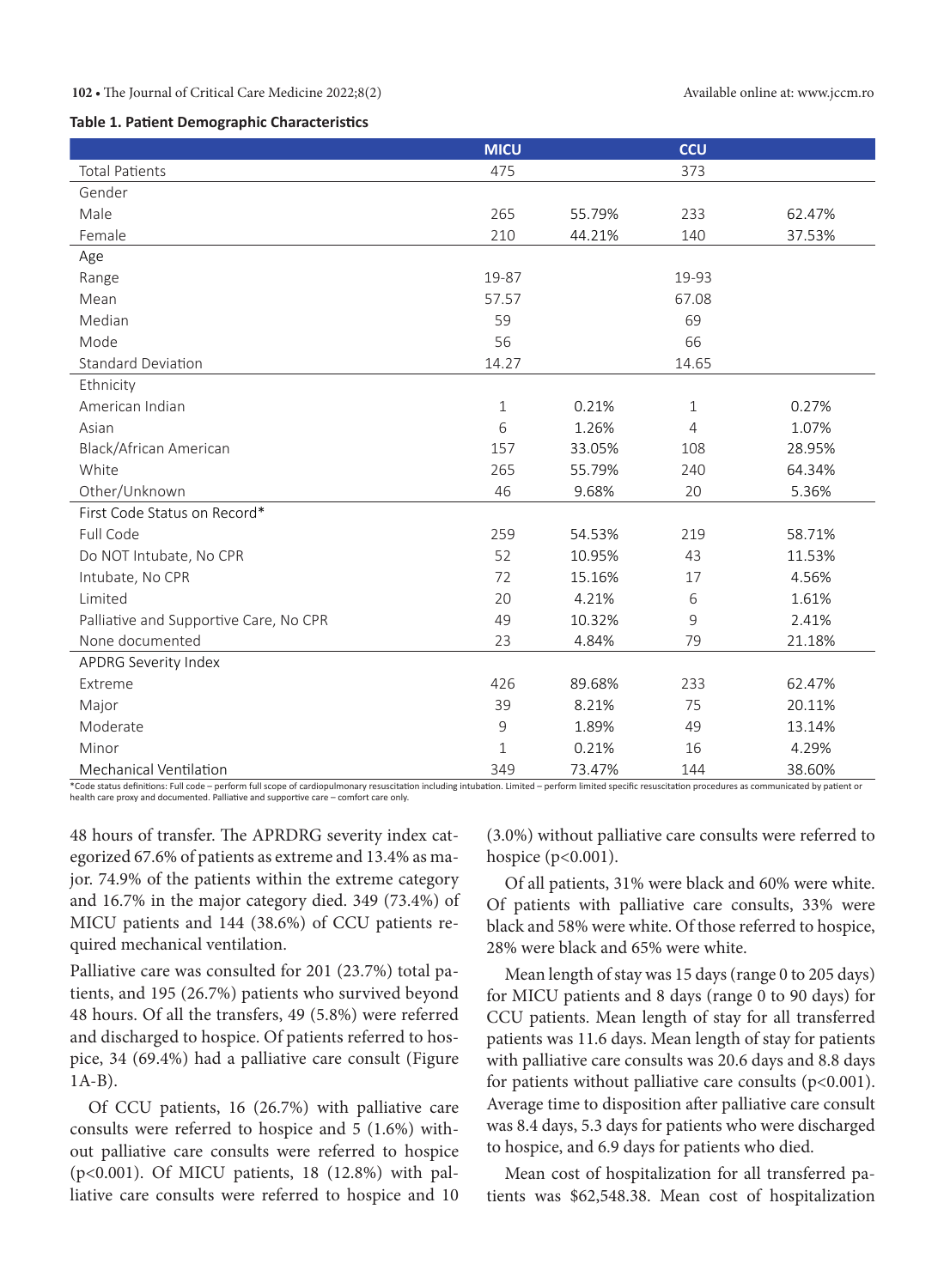Available online at: www.jccm.ro The Journal of Critical Care Medicine 2022;8(2) **• 103**





was \$77,185.62 for MICU patients and \$43,908.46 for CCU patients. Mean cost of hospitalization for patients with palliative care consults was \$100,815.15 and for patients without palliative care consults was \$50,660.25  $(p<0.001)$ .

MICU patients (range 0 to 116 days) (Figure 2). Of MICU patients with palliative care consults, 60% of consults were placed more than 7 days after admission (Figure 3).

Mean time to palliative care consult was 8.6 days for CCU patients (range 0 to 52 days) and 13 days for





**Fig. 2. Distribution of time to palliative care consult and disposition (MICU and CCU)**

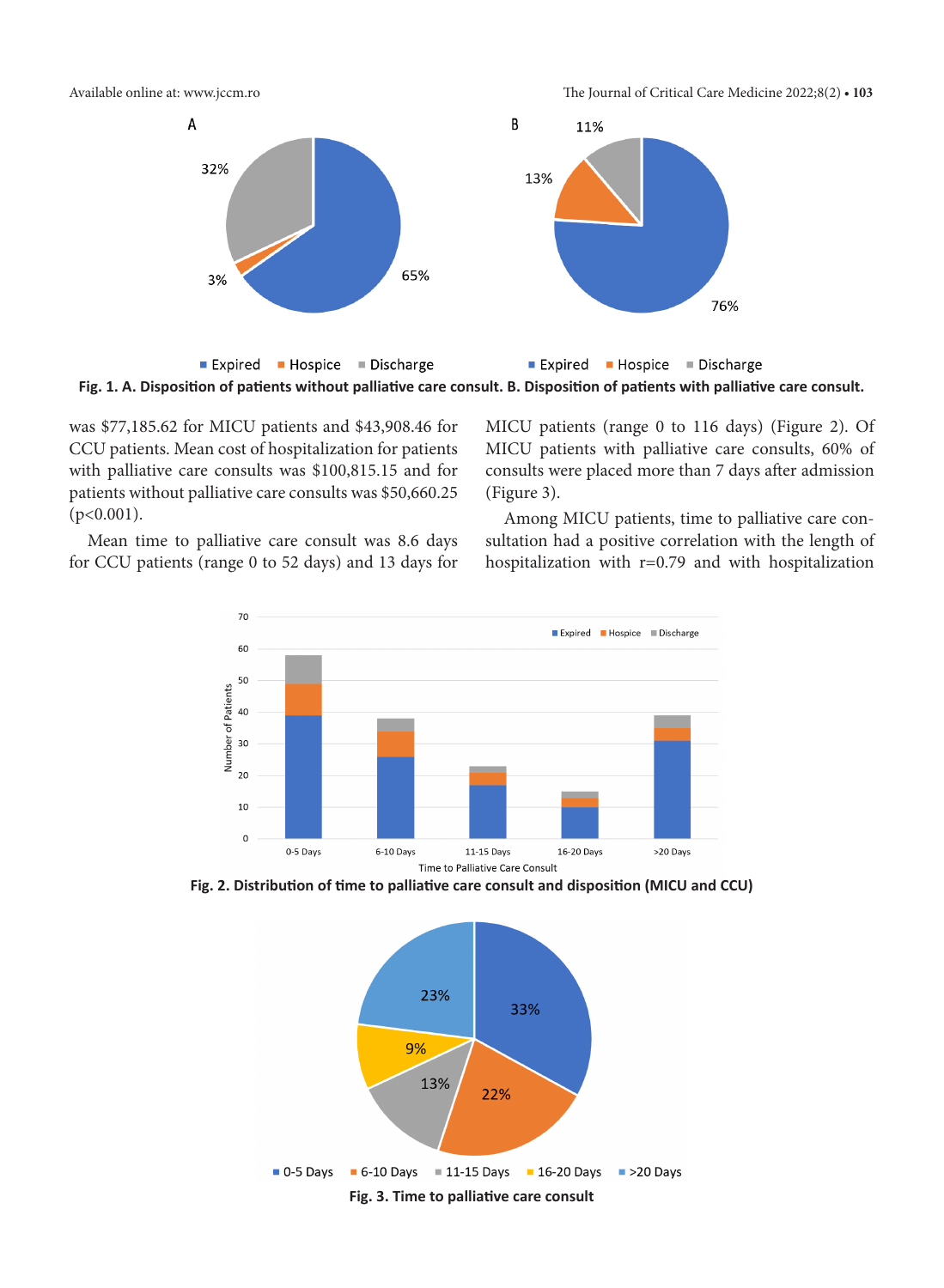**104 •** The Journal of Critical Care Medicine 2022;8(2) Available online at: www.jccm.ro

cost with r=0.75. Among CCU patients, time to palliative care consultation had a positive correlation with the length of hospitalization with  $r=0.90$  and with hospitalization cost with r=0.86. (Figure 4)

Most common principal diagnoses for patients in the MICU were sepsis (40.4%), respiratory failure (11.8%), and liver failure (10.9%). Malignancies were listed as principal diagnoses for 9.3% of MICU patients.

Of the patients transferred to the CCU, the most common diagnoses for transfer to the CCU included acute myocardial infarction (MI) (28%), non-cardiac (22%), congestive heart failure (CHF) requiring inotropes or mechanical circulatory support (17%), and percutaneous valve replacement (14%). Of those patients with CHF, 60% died and 22% had palliative care consults. All CHF patients who went to hospice had palliative care consults. Of those 104 patients with MI, 35 (33%) died and only eight (7.7%) had palliative care evaluations.

# **Discussion**

Our findings confirmed the high mortality rate, costs, and lengths of stay associated with outside hospital transfers discussed in previous studies [1,2,3]. The low rate of consultation suggests underutilization of palliative care amongst patients transferred from outside hospitals. Patients with palliative care consults were significantly more likely to be referred to hospice, but still had high mortality rates, suggesting a missed potential to facilitate timely goals of care discussions.

Patients in whom palliative care was consulted had longer length of stays and higher hospitalization costs compared to those who did not have palliative care consult. It is possible that those with palliative care consultation represented a sicker overall cohort than the other group, represented by the 13.8% mortality rate within 48 hours of transfer. In addition, most palliative care consults were placed greater than 7 days after admission. Longer time to palliative care consult was significantly associated with longer hospitalizations and higher costs. Causation cannot be implied, so it cannot be determined if earlier palliative care consults would result in reduced costs and shorter hospital stays. Alternatively, longer hospitalization could have been a common trigger to palliative care consultation as a final effort after having exhausted aggressive interventions. This could be explained by physician attitude, lack of standardization, or poor measures of prognostication.

Delay in palliative care consultation may represent a perception of palliative care involvement as a "last resort" at the end of life, rather than an available resource to be employed preemptively. Multiple studies have demonstrated the benefits of palliative care in addressing the physical and psychological sequelae of surviving a stay in the ICU [11], including improving quality and quantity of communication with patients' families throughout the hospital admission [6].Furthermore, recent literature has expanded upon the severity and scope of the "postintensive care syndrome" impacting both patients and families after hospital discharge. Among patients, physical debility, chronic fatigue and pain, and clinically significant depression are very prevalent months to years after ICU discharge. Among family members of critically-ill patients, anxiety, depression, post-traumatic stress disorder, and complicated grief also may persist. Proactive palliative care involvement during the acute critical illness could not only improve patient and family experience during the hospitalization



**Fig. 4. Time to palliative care consult and length of stay**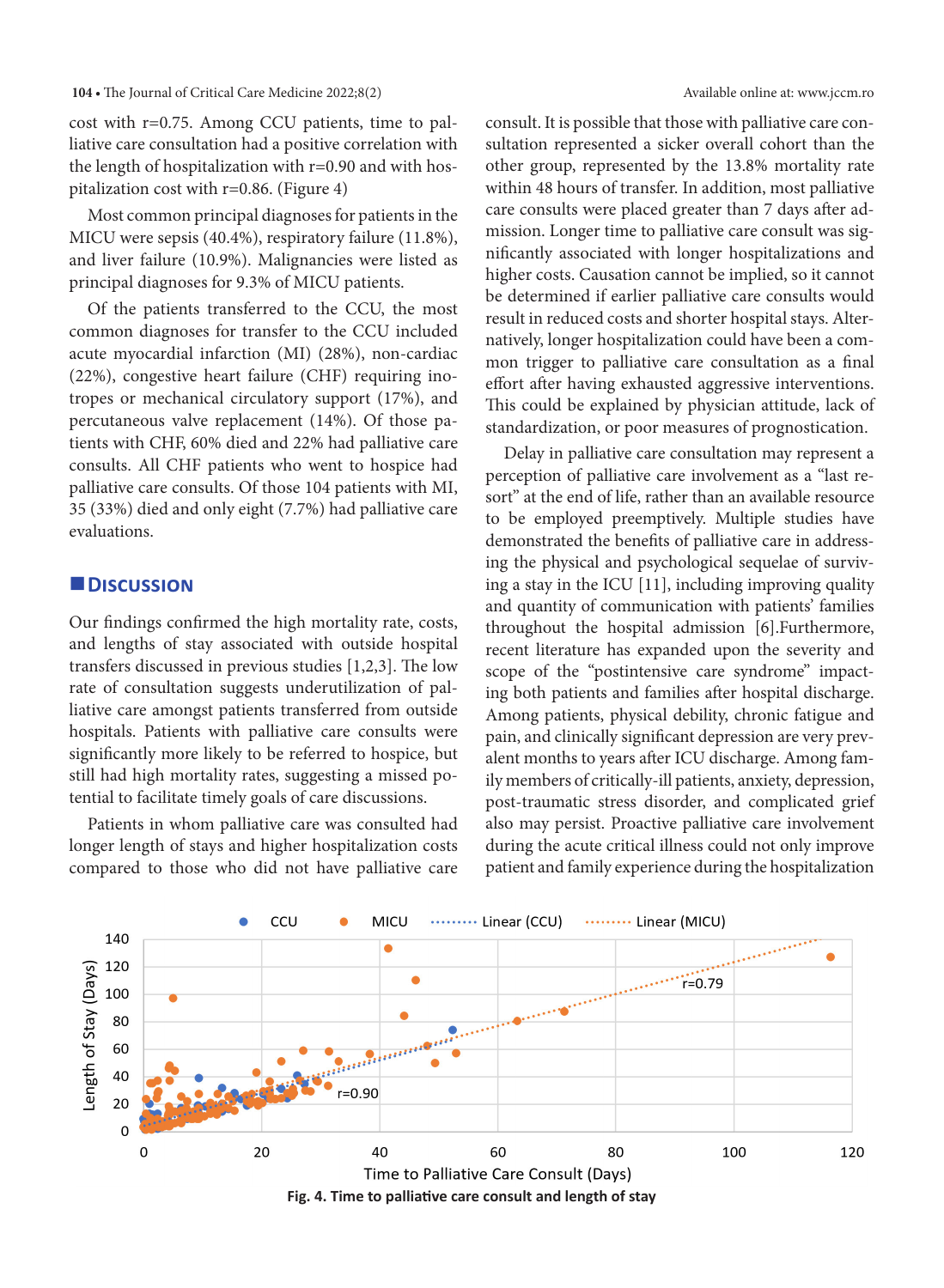but also better prepare them for the challenges faced in the months following discharge [12].

Data suggests that intensive care physicians are receptive to the use of palliative care in the ICU setting [13], although there is rarely a standardized approach to doing so [14]. Triggers to involve palliative care are rarely objective scoring systems, but rather a gestalt estimation of prognosis factoring in age, severity of illness, and subjective judgment of quality of life [14,15]. According to self-reports from ICU clinicians, length of hospital stay is not a common trigger [14].

Studies have shown that an integrative approach of palliative care with the ICU care team decreases ICU length of stay and improves resource utilization [16]. Integration could potentially eliminate the lag time to palliative care consultation and could possibly equip ICU teams with the ability to provide care from a palliative care model, without depending on the limited availability of palliative care specialists. An alternative model is a trigger-based model, where patients who meet certain criteria of severity of illness or underlying end-stage comorbidities in an ICU trigger a palliative care consultation, minimizing provider subjectivity or bias [17]. While these triggers have not been universally established, it is estimated that 14-20% of ICU admissions meet criteria for a trigger [18], though we do not have sufficient data to determine if this applies to our study population. This model has been associated with more frequent "do not resuscitate" code status orders and hospice referrals [19], and has been argued to improve patient comfort [17]. Our institution does not employ these models but has a traditional palliative care consultant team.

When stratified by diagnosis, we found only a small proportion of patients with CHF ended up receiving a palliative care consult, despite a very high mortality rate. It is unclear what is accounting for this disparity; however, it is possible that interfacility transfer for the initiation of advanced interventions may have served as a barrier for initiation of goals of care discussions with patients or their families. Prior studies have demonstrated that discharge hospice referrals to CHF patients lead to decreased readmission rates without changes to all-cause mortality [20]. Patients with end-stage CHF often experience debilitating dyspnea, pain, and anxiety, leading to multiple hospital readmissions prior to death [21]. The lower readmission rate among patients receiving discharge hospice referrals may suggest that the palliative approach used by hospice teams was effective in alleviating these symptoms and removing the need for hospitalization [20].

#### **Limitations**

The findings in our single tertiary care academic center MICU and CCU may not be generalizable to other centers or to patients introduced at other levels of care. Of note, data collected spanned the course of hospitalization, and may not be specific to the ICU setting either. By nature of a retrospective chart review, the relationships we found in this study are correlations that cannot imply any directional causation. Furthermore, as a chart review, our data collection was limited by what was documented in the electronic medical record. For example, presence and timing of palliative care consultation was measured based on the order placement in the electronic medical record, which may not be an accurate reflection of actual timing. Furthermore, only principal diagnosis for each patient was collected, data on the nature of illness, underlying medical problems, and reason for transfer was not included, limiting generalizability of our results. In addition, data regarding MICU and CCU patients who were not transfers from outside hospitals was not available. Thus, comparisons between our cohort and those patients who were not outside transfers cannot be made. Further studies are needed to validate our findings and define the value of palliative care involvement in critically ill patients transferred to academic medical centers.

# **CONCLUSION**

There is a high mortality rate associated with patients transferred from community hospitals to academic medical centers, yet there was a low rate of palliative care consultation in this cohort. Furthermore, there was a delay in palliative care consultation, with the majority of consults placed over 7 days into admission. This represents a resource-intensive population with which increased, rapid palliative care involvement has room for improving optimization of resources and patient outcomes in ICUs.

### **CONFLICT OF INTEREST**

None to declare.

#### **References**

1. Golestanian E, Scruggs JE, Gangnon RE, Mak RP, Wood KE. Effect of interhospital transfer on resource utilization and